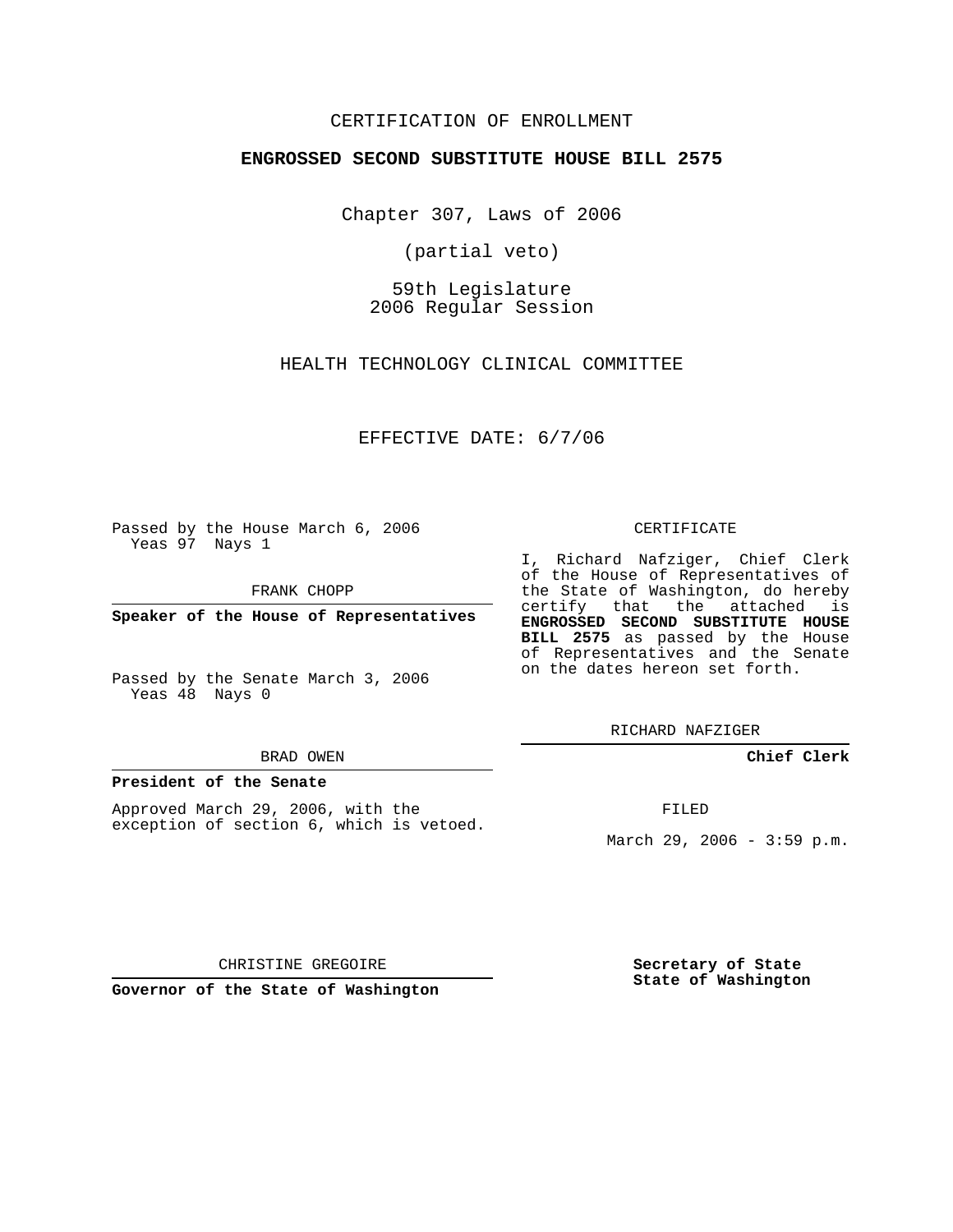# **ENGROSSED SECOND SUBSTITUTE HOUSE BILL 2575** \_\_\_\_\_\_\_\_\_\_\_\_\_\_\_\_\_\_\_\_\_\_\_\_\_\_\_\_\_\_\_\_\_\_\_\_\_\_\_\_\_\_\_\_\_

\_\_\_\_\_\_\_\_\_\_\_\_\_\_\_\_\_\_\_\_\_\_\_\_\_\_\_\_\_\_\_\_\_\_\_\_\_\_\_\_\_\_\_\_\_

AS AMENDED BY THE SENATE

Passed Legislature - 2006 Regular Session

## **State of Washington 59th Legislature 2006 Regular Session**

**By** House Committee on Appropriations (originally sponsored by Representatives Cody, Morrell and Moeller; by request of Governor Gregoire)

READ FIRST TIME 02/07/06.

 AN ACT Relating to establishing a state health technology assessment program; amending RCW 41.05.013; adding new sections to chapter 70.14 RCW; and creating new sections.

BE IT ENACTED BY THE LEGISLATURE OF THE STATE OF WASHINGTON:

 NEW SECTION. **Sec. 1.** A new section is added to chapter 70.14 RCW to read as follows:

 DEFINITIONS. The definitions in this section apply throughout sections 2 through 7 of this act unless the context clearly requires otherwise.

 (1) "Administrator" means the administrator of the Washington state health care authority under chapter 41.05 RCW.

 (2) "Advisory group" means a group established under section 4(2)(c) of this act.

 (3) "Committee" means the health technology clinical committee established under section 2 of this act.

 (4) "Coverage determination" means a determination of the circumstances, if any, under which a health technology will be included as a covered benefit in a state purchased health care program.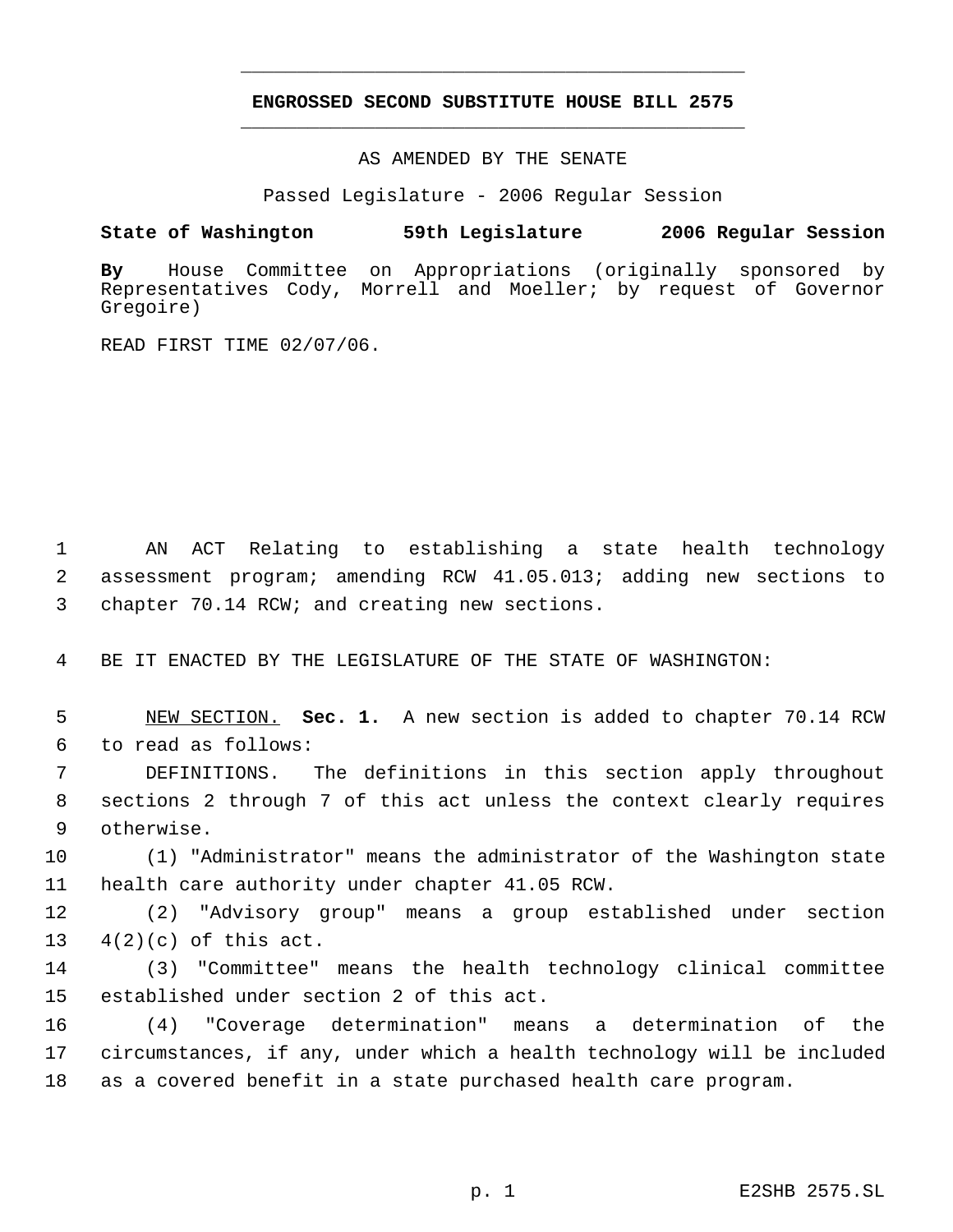(5) "Health technology" means medical and surgical devices and procedures, medical equipment, and diagnostic tests. Health technologies does not include prescription drugs governed by RCW 70.14.050.

 (6) "Participating agency" means the department of social and health services, the state health care authority, and the department of labor and industries.

 (7) "Reimbursement determination" means a determination to provide or deny reimbursement for a health technology included as a covered benefit in a specific circumstance for an individual patient who is eligible to receive health care services from the state purchased health care program making the determination.

 NEW SECTION. **Sec. 2.** A new section is added to chapter 70.14 RCW to read as follows:

 HEALTH TECHNOLOGY COMMITTEE ESTABLISHED. (1) A health technology clinical committee is established, to include the following eleven members appointed by the administrator in consultation with participating state agencies:

 (a) Six practicing physicians licensed under chapter 18.57 or 18.71 RCW; and

 (b) Five other practicing licensed health professionals who use health technology in their scope of practice.

 At least two members of the committee must have professional experience treating women, children, elderly persons, and people with diverse ethnic and racial backgrounds.

(2) Members of the committee:

 (a) Shall not contract with or be employed by a health technology manufacturer or a participating agency during their term or for eighteen months before their appointment. As a condition of appointment, each person shall agree to the terms and conditions imposed by the administrator regarding conflicts of interest;

 (b) Are immune from civil liability for any official acts performed in good faith as members of the committee; and

 (c) Shall be compensated for participation in the work of the committee in accordance with a personal services contract to be executed after appointment and before commencement of activities related to the work of the committee.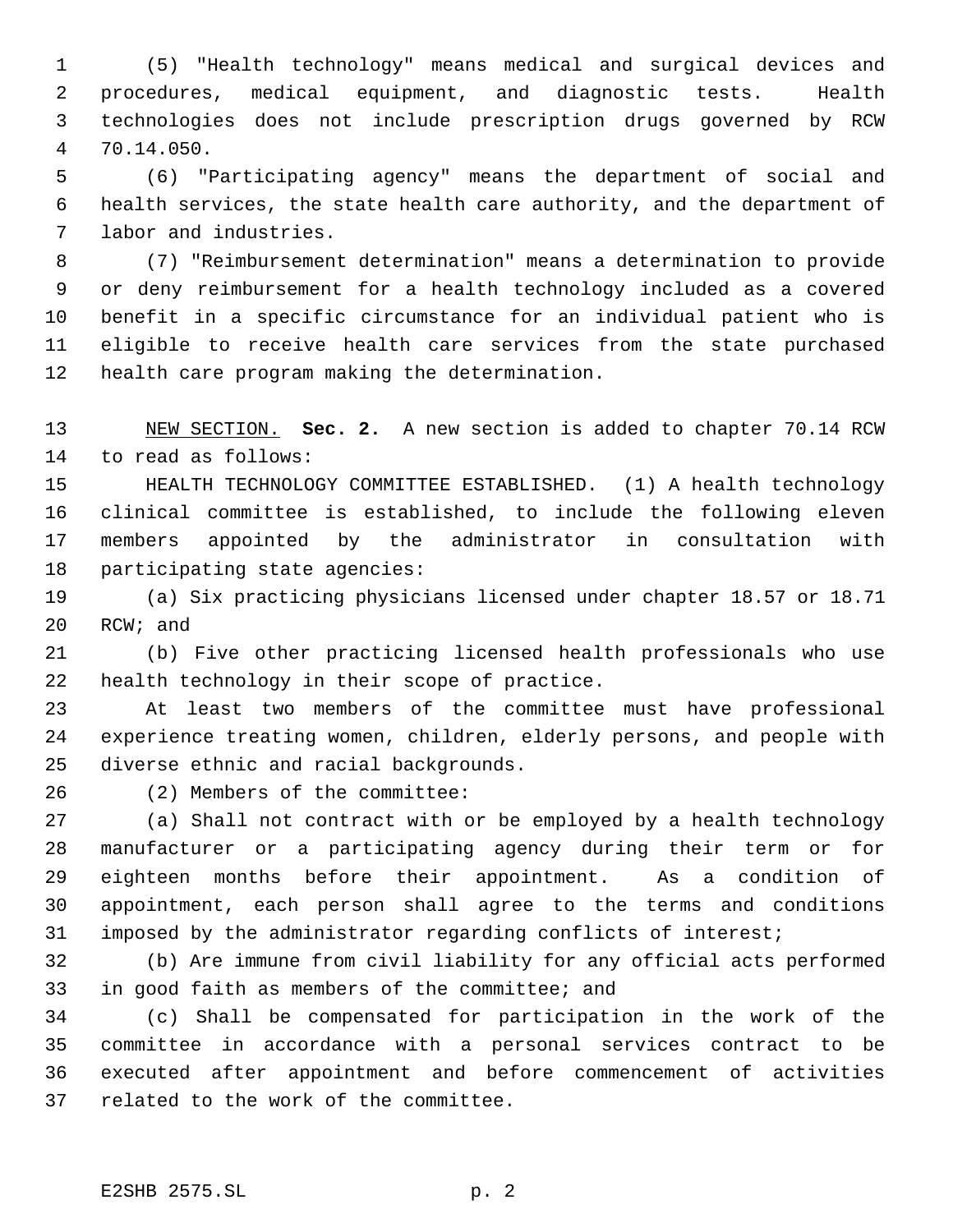(3) Meetings of the committee and any advisory group are subject to chapter 42.30 RCW, the open public meetings act, including RCW 42.30.110(1)(l), which authorizes an executive session during a regular or special meeting to consider proprietary or confidential nonpublished information.

 (4) Neither the committee nor any advisory group is an agency for purposes of chapter 34.05 RCW.

 (5) The health care authority shall provide administrative support to the committee and any advisory group, and may adopt rules governing their operation.

 NEW SECTION. **Sec. 3.** A new section is added to chapter 70.14 RCW to read as follows:

 TECHNOLOGY SELECTION AND ASSESSMENT. (1) The administrator, in consultation with participating agencies and the committee, shall select the health technologies to be reviewed by the committee under section 4 of this act. Up to six may be selected for review in the first year after the effective date of this act, and up to eight may be selected in the second year after the effective date of this act. In making the selection, priority shall be given to any technology for which:

 (a) There are concerns about its safety, efficacy, or cost- effectiveness, especially relative to existing alternatives, or significant variations in its use;

 (b) Actual or expected state expenditures are high, due to demand for the technology, its cost, or both; and

 (c) There is adequate evidence available to conduct the complete review.

 (2) A health technology for which the committee has made a determination under section 4 of this act shall be considered for rereview at least once every eighteen months, beginning the date the determination is made. The administrator, in consultation with participating agencies and the committee, shall select the technology for rereview if he or she decides that evidence has since become available that could change a previous determination. Upon rereview, consideration shall be given only to evidence made available since the previous determination.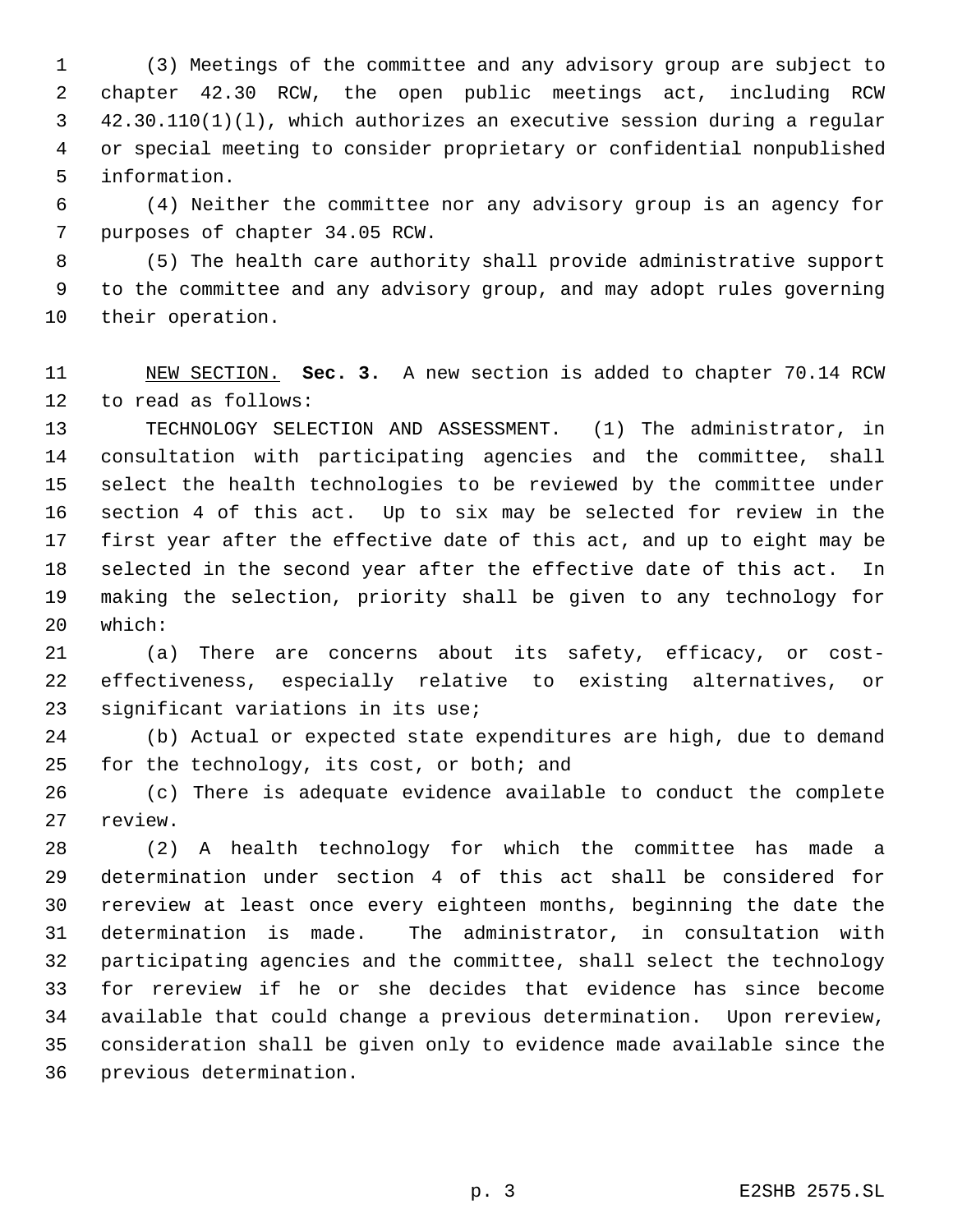(3) Pursuant to a petition submitted by an interested party, the health technology clinical committee may select health technologies for review that have not otherwise been selected by the administrator under subsection (1) or (2) of this section.

 (4) Upon the selection of a health technology for review, the administrator shall contract for a systematic evidence-based assessment of the technology's safety, efficacy, and cost-effectiveness. The contract shall:

 (a) Be with an evidence-based practice center designated as such by the federal agency for health care research and quality, or other appropriate entity;

 (b) Require the assessment be initiated no sooner than thirty days after notice of the selection of the health technology for review is posted on the internet under section 7 of this act;

 (c) Require, in addition to other information considered as part of the assessment, consideration of: (i) Safety, health outcome, and cost data submitted by a participating agency; and (ii) evidence submitted 18 by any interested party; and

 (d) Require the assessment to: (i) Give the greatest weight to the evidence determined, based on objective indicators, to be the most valid and reliable, considering the nature and source of the evidence, the empirical characteristic of the studies or trials upon which the evidence is based, and the consistency of the outcome with comparable studies; and (ii) take into account any unique impacts of the technology on specific populations based upon factors such as sex, age, ethnicity, race, or disability.

 NEW SECTION. **Sec. 4.** A new section is added to chapter 70.14 RCW to read as follows:

 HEALTH TECHNOLOGY COMMITTEE DETERMINATIONS. (1) The committee shall determine, for each health technology selected for review under section 3 of this act: (a) The conditions, if any, under which the health technology will be included as a covered benefit in health care programs of participating agencies; and (b) if covered, the criteria which the participating agency administering the program must use to decide whether the technology is medically necessary, or proper and necessary treatment.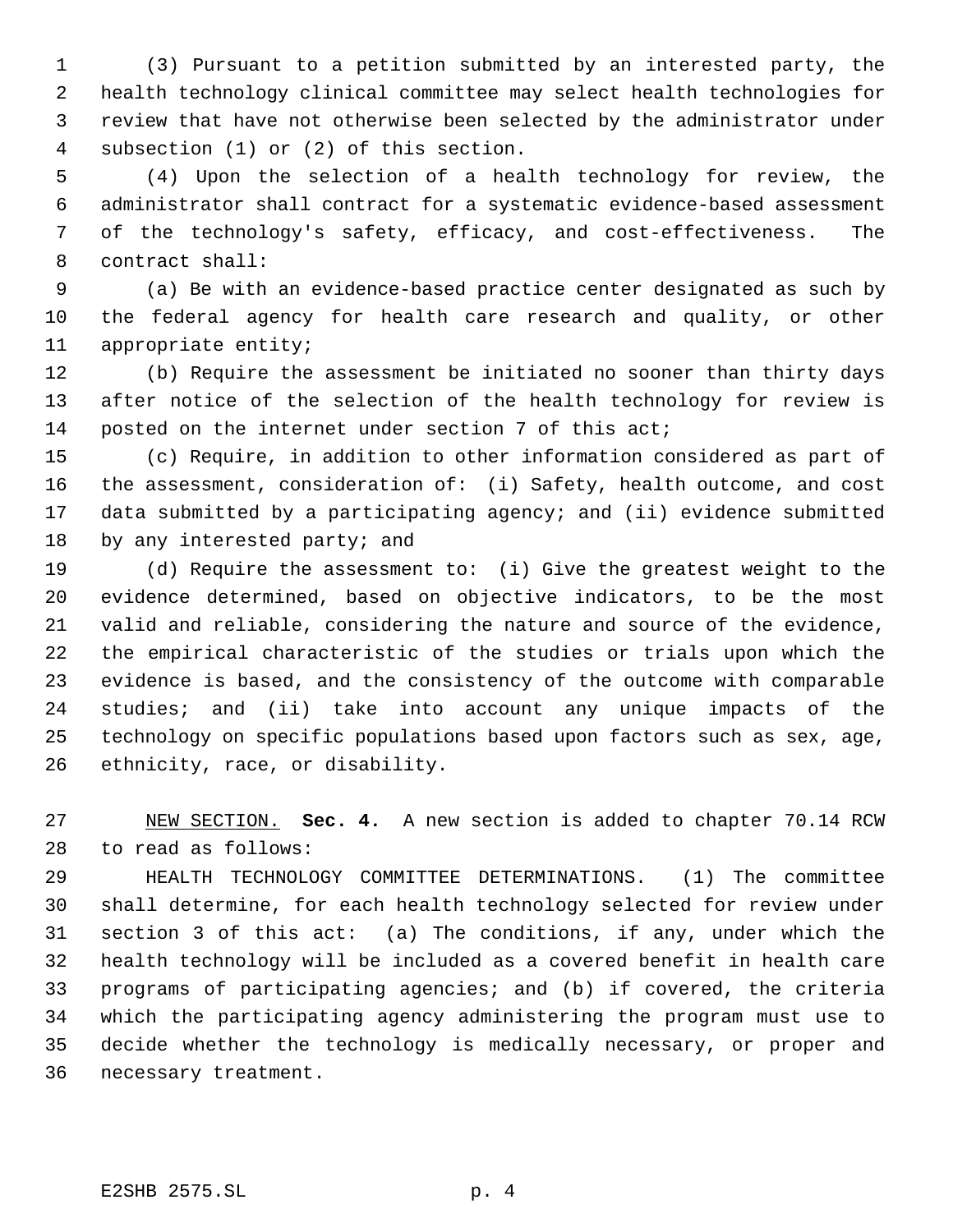(2) In making a determination under subsection (1) of this section, the committee:

 (a) Shall consider, in an open and transparent process, evidence regarding the safety, efficacy, and cost-effectiveness of the technology as set forth in the systematic assessment conducted under section 3(4) of this act;

(b) Shall provide an opportunity for public comment; and

 (c) May establish ad hoc temporary advisory groups if specialized expertise is needed to review a particular health technology or group of health technologies, or to seek input from enrollees or clients of state purchased health care programs. Advisory group members are immune from civil liability for any official act performed in good faith as a member of the group. As a condition of appointment, each person shall agree to the terms and conditions imposed by the administrator regarding conflicts of interest.

 (3) Determinations of the committee under subsection (1) of this section shall be consistent with decisions made under the federal medicare program and in expert treatment guidelines, including those from specialty physician organizations and patient advocacy organizations, unless the committee concludes, based on its review of the systematic assessment, that substantial evidence regarding the safety, efficacy, and cost-effectiveness of the technology supports a contrary determination.

 NEW SECTION. **Sec. 5.** A new section is added to chapter 70.14 RCW to read as follows:

 COMPLIANCE BY STATE AGENCIES. (1) A participating agency shall comply with a determination of the committee under section 4 of this act unless:

 (a) The determination conflicts with an applicable federal statute 30 or regulation, or applicable state statute; or

 (b) Reimbursement is provided under an agency policy regarding experimental or investigational treatment, services under a clinical investigation approved by an institutional review board, or health technologies that have a humanitarian device exemption from the federal food and drug administration.

 (2) For a health technology not selected for review under section 3 of this act, a participating agency may use its existing statutory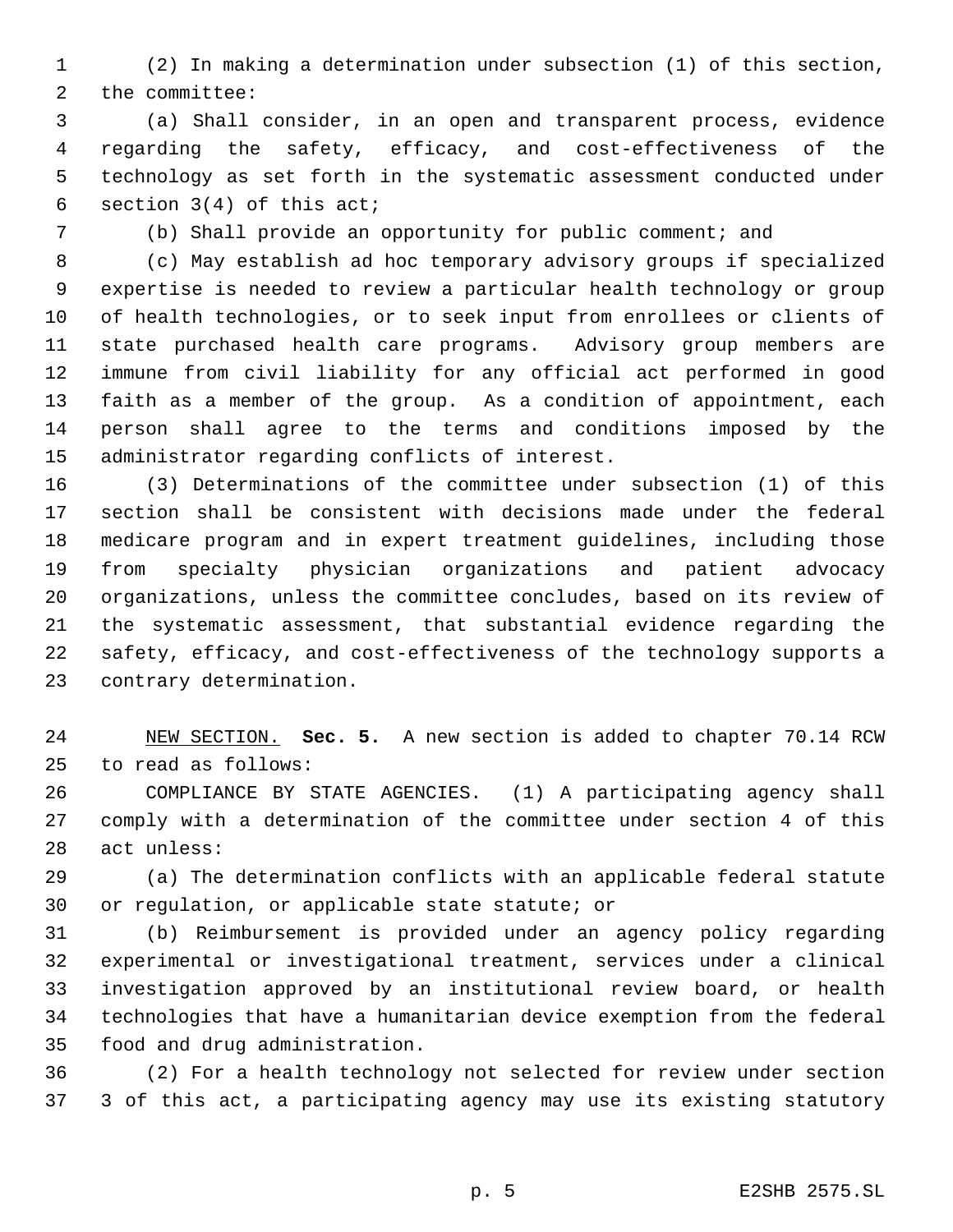and administrative authority to make coverage and reimbursement determinations. Such determinations shall be shared among agencies, with a goal of maximizing each agency's understanding of the basis for the other's decisions and providing opportunities for agency collaboration.

 (3) A health technology not included as a covered benefit under a state purchased health care program pursuant to a determination of the health technology clinical committee under section 4 of this act, or for which a condition of coverage established by the committee is not met, shall not be subject to a determination in the case of an individual patient as to whether it is medically necessary, or proper and necessary treatment.

 (4) Nothing in this act diminishes an individual's right under existing law to appeal an action or decision of a participating agency regarding a state purchased health care program. Appeals shall be governed by state and federal law applicable to participating agency decisions.

 *\*NEW SECTION. Sec. 6. A new section is added to chapter 70.14 RCW to read as follows:*

 *APPEAL PROCESS. The administrator shall establish an open, independent, transparent, and timely process to enable patients, providers, and other stakeholders to appeal the determinations of the health technology clinical committee made under section 4 of this act. \*Sec. 6 was vetoed. See message at end of chapter.*

 NEW SECTION. **Sec. 7.** A new section is added to chapter 70.14 RCW to read as follows:

 PUBLIC NOTICE. (1) The administrator shall develop a centralized, internet-based communication tool that provides, at a minimum:

 (a) Notification when a health technology is selected for review under section 3 of this act, indicating when the review will be initiated and how an interested party may submit evidence, or provide public comment, for consideration during the review;

 (b) Notification of any determination made by the committee under section 4(1) of this act, its effective date, and an explanation of the basis for the determination; and

(c) Access to the systematic assessment completed under section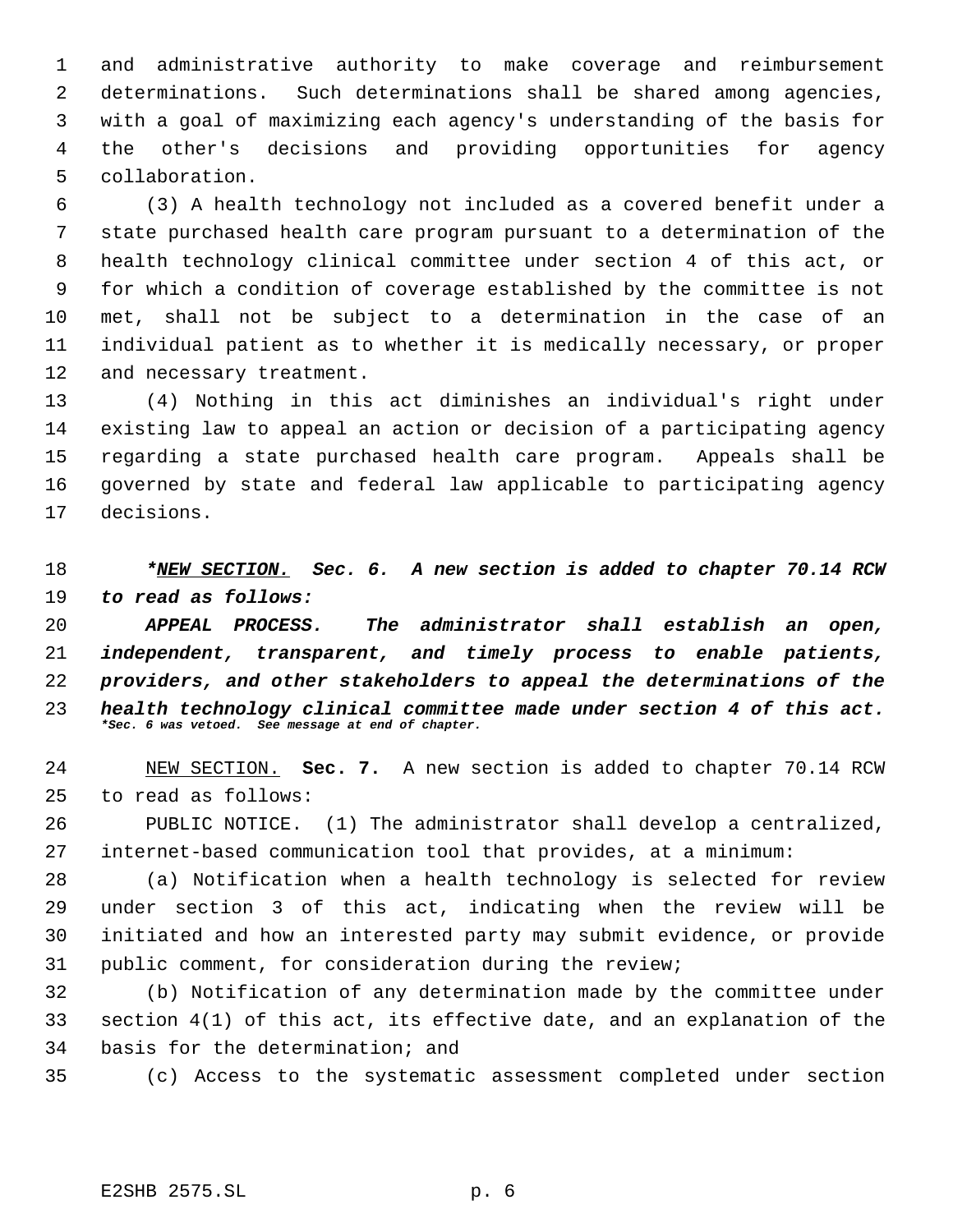3(4) of this act, and reports completed under subsection (2) of this section.

 (2) Participating agencies shall develop methods to report on the implementation of this section and sections 1 through 6 of this act with respect to health care outcomes, frequency of exceptions, cost outcomes, and other matters deemed appropriate by the administrator.

 **Sec. 8.** RCW 41.05.013 and 2005 c 462 s 3 are each amended to read as follows:

 (1) The authority shall coordinate state agency efforts to develop and implement uniform policies across state purchased health care programs that will ensure prudent, cost-effective health services purchasing, maximize efficiencies in administration of state purchased health care programs, improve the quality of care provided through state purchased health care programs, and reduce administrative burdens on health care providers participating in state purchased health care programs. The policies adopted should be based, to the extent possible, upon the best available scientific and medical evidence and shall endeavor to address:

 (a) Methods of formal assessment, such as a health technology assessment under sections 1 through 7 of this act. Consideration of the best available scientific evidence does not preclude consideration of experimental or investigational treatment or services under a clinical investigation approved by an institutional review board;

 (b) Monitoring of health outcomes, adverse events, quality, and cost-effectiveness of health services;

(c) Development of a common definition of medical necessity; and

 (d) Exploration of common strategies for disease management and demand management programs, including asthma, diabetes, heart disease, and similar common chronic diseases. Strategies to be explored include individual asthma management plans. On January 1, 2007, and January 1, 2009, the authority shall issue a status report to the legislature summarizing any results it attains in exploring and coordinating strategies for asthma, diabetes, heart disease, and other chronic diseases.

 (2) The administrator may invite health care provider organizations, carriers, other health care purchasers, and consumers to participate in efforts undertaken under this section.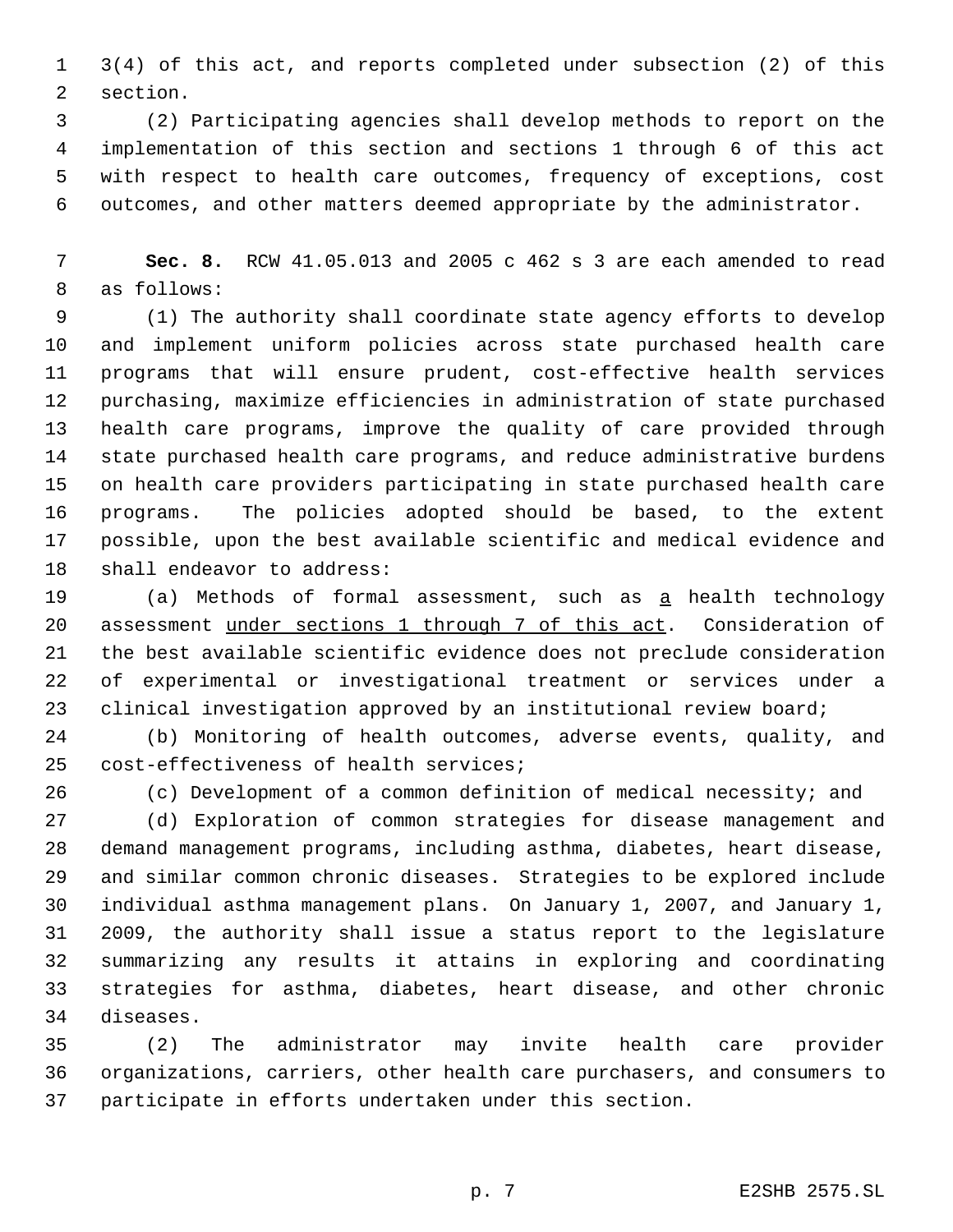1 (3) For the purposes of this section "best available scientific and 2 medical evidence" means the best available clinical evidence derived 3 from systematic research.

 4 NEW SECTION. **Sec. 9.** A new section is added to chapter 70.14 RCW 5 to read as follows:

 6 Sections 1 through 7 of this act and RCW 41.05.013 do not apply to 7 state purchased health care services that are purchased from or through 8 health carriers as defined in RCW 48.43.005.

 9 NEW SECTION. **Sec. 10.** Captions used in this act are not any part 10 of the law.

 NEW SECTION. **Sec. 11.** If any part of this act is found to be in conflict with federal requirements that are a prescribed condition to the allocation of federal funds to the state, the conflicting part of this act is inoperative solely to the extent of the conflict and with respect to the agencies directly affected, and this finding does not affect the operation of the remainder of this act in its application to the agencies concerned. Rules adopted under this act must meet federal requirements that are a necessary condition to the receipt of federal funds by the state.

> Passed by the House March 6, 2006. Passed by the Senate March 3, 2006. Approved by the Governor March 29, 2006, with the exception of certain items that were vetoed. Filed in Office of Secretary of State March 29, 2006.

Note: Governor's explanation of partial veto is as follows:

"I am returning, without my approval as to Section 6, Engrossed Second Substitute House Bill No. 2575 entitled:

"AN ACT Relating to establishing a state health technology assessment program."

I strongly support ESSHB No. 2575 and particularly its inclusion of language that protects an individual's right to appeal. Section 5 (4) of the bill states that "nothing in this act diminishes an individual's right under existing law to appeal an action or decision of a participating agency regarding a state purchased health care program. Appeals shall be governed by state and federal law applicable to participating agency decisions." This is an important provision and one that I support whole-heartedly.

I am, however, vetoing Section 6 of this bill, which establishes an additional appeals process for patients, providers, and other stakeholders who disagree with the coverage determinations of the Health Technology Clinical Committee. The health care provider expertise on the clinical committee and the use of an evidence-based practice center should lend sufficient confidence in the quality of

E2SHB 2575.SL p. 8